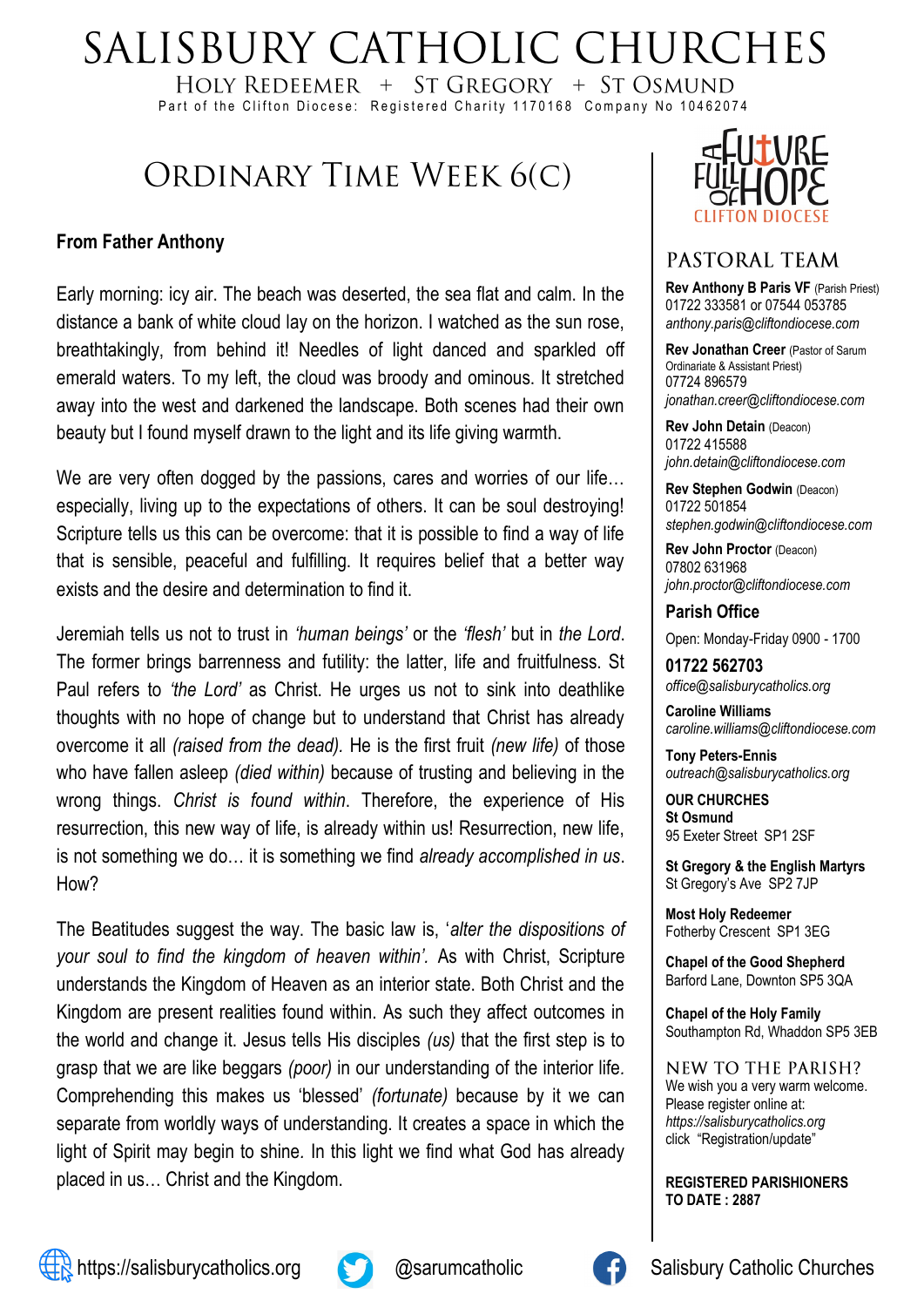## RACIAL JUSTICE SUNDAY - 13 FEBRUARY

The theme this year is 'In the Image and Likeness of God'. There a slide show produced by our Bishops' Conference of images featuring Our Lady and the Child Jesus from a diverse cross-section of countries and cultures on our website. Although by no means exhaustive, they hope this reminds us of the rich diversity of our Catholic community and encourages reflection on how, not only are we are all made in the image of God but that we are all equal. For more, including a podcast from Archbishop John Wilson: 'There is no place for racial injustice in the life of the Catholic Church' click on the image in the 'Top News' box or [click here.](https://salisburycatholics.org/racial-justice-sunday-2022)

### SAINTS CYRIL & METHODIUS - 14 FEBRUARY

Holiness means reacting to human life with God's love: human life as it is, crisscrossed with the political and the cultural, the beautiful and the ugly, the selfish and the saintly. Cyril and Methodius are not saints because they achieved a liturgy in the vernacular for the Slavic peoples, but because they did so with the courage and humility of Christ. For their story click on the image in the 'Top News' box or [click here.](https://salisburycatholics.org/blog/saints-cyril-and-methodius-stories)

**Growing poverty within our nation.** We are aware of the growing number of families that may suffer from financial hardship with the increasing costs of fuel and living. It is the duty of our Christian community to care for one another and we ask that anyone in need should please speak with the priests or deacons so we can offer support and advice. If you become aware of a family or elderly person in need, please bring them to our attention. All enquiries will be dealt with in the strictest confidence.

**Church Cleaning at St Osmund's** We currently have **ONE** volunteer church cleaner at St Osmund's! She really needs some help…please consider helping out if you can - either regularly or occasionally. Time/Day can be flexible to suit your commitments and situation. Contact Caroline in the office 562703 or email *caroline.williams@cliftondiocese.com*

**Syro-Malabar Rite Mass** is moving to the third Sunday of each month (this month on 20 February) with the Rosary at 4.30pm and Mass at 5pm at Most Holy Redeemer.

**SCORE** The next SCORE collection is on 19 & 20 February and will be for local charitable projects. Donations may be made using a marked envelope or via the website ([click here\)](https://salisburycatholics.org/donate-0). Applications for SCORE grants for local or overseas projects should be submitted by the end of this month. An application form and other details can be found on the website ([click here\)](https://salisburycatholics.org/score).

**Salisbury Justice and Peace Group** It is those in developing countries that experience the worst effects of climate change yet they've done the least to cause it. If you long to tackle injustices like this, you may wish to consider joining Salisbury Justice and Peace Group. For more information [click here.](https://salisburycatholics.org/justice-and-peace)

**The Nicodemus Group** meets on a Wednesday evening for six weeks at a time, three times a year. Each session comprises of prayer, then a lovely home cooked meal followed by a scripture reading and discussion. The last session before Easter will be on Wednesday 16 February at 7pm. To register interest, please get in touch with Dave Blake *nicodemus@salisburycatholics.org*. For more information, click the 'Explore Your Faith' item on our website main menu bar or [click here](https://salisburycatholics.org/explore-your-faith)

**My Generation** meets on the 1st & 3rd Wednesdays of each month in St Gregory's Hall at 2pm. At the next meeting on Wednesday 16 February we will have bingo. For information contact Chris on 01722 321109

**The Listening Place** - The Listening Place provides a friendly and safe place where you can share whatever is on your mind with a trained listener. They will not interrupt, advise or judge you, but will support you in finding your own way forward. Located at Salisbury Methodist Church St Edmunds Church Street. Open on Monday Evenings from 5.30pm - 7.30pm; and on Wednesdays and Saturdays from 10.00am-12.00 noon. For more information go to: *http://www.thelisteningplace.org.uk/index.html* or phone 01722 325294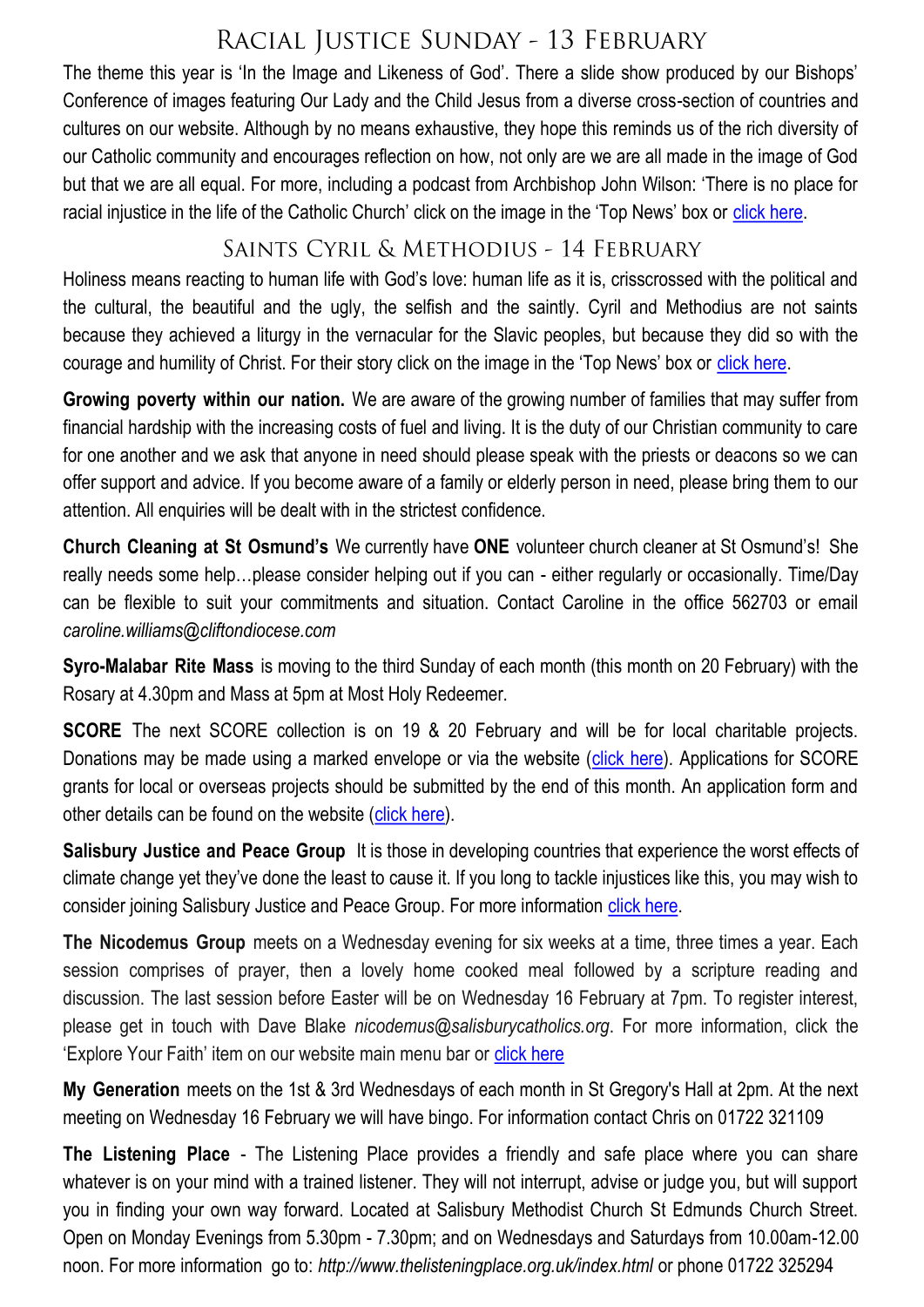#### FOR A SYNODAL CHURCH: COMMUNION, PARTICIPATION, MISSION

**Our parish Synodal Conversations** are now complete. We wish to thank everyone who took part: facilitators, notetakers, and participants. The next step is to condense the notes and submit the outcome to the Diocese by the end of this month. Bishop Declan and his Synod Team will then submit a report drawn from all the parishes to the Bishop's Conference for England & Wales. **The final document submitted to the Diocese will be published in full on our website.** All the information on the Synod, including explanatory videos, feature on our website. Click the 'Synodal Church' button on the homepage or [click here.](https://salisburycatholics.org/synodal-church)

**Lenten Penitential Service with Bishop Declan**- Date for your diary: **10 March at 7pm**. Bishop Declan is coming to St Osmund's to celebrate a Liturgy of Reconciliation (with opportunity for individual confessions) for our Deanery.

**Confirmation 2022** Bishop Declan will be coming on 5 July this year to confer the Sacrament of Confirmation. Thanks to all those candidates who have stepped forward. We are now in the process of booking a Retreat Centre as part of their preparation and we are really looking forward to it. For further information please contact Annette at *confirmation@salisburycatholics.org*

**First Holy Communion 2022** will take place over the weekend of **21 and 22 May.** Preparation this year consists of sessions aimed at assisting parents to prepare their child and separate sessions for the children. The third Parents' session is Saturday 19 February. The first Children's session is on 12 March (it is important that the children attend **ALL** of their sessions). All sessions are at 2pm at St Gregory's. The Programme timetable is available on our website: select 'Sacraments' on the main menu and then 'Holy Communion', or [click here](https://salisburycatholics.org/holy-communion) .

**Baptism Preparation** If you have a child that you would like to be baptised in one of our churches, you will need to attend a parents' preparation course. For baptisms at St Osmund or Holy Redeemer please contact Deacon John Proctor on 07802 631968 or email *john.proctor@cliftondiocese.com* and at St Gregory contact Deacon Stephen Godwin by email *stephen.godwin@cliftondiocese.com*

**Liturgy – A Call to Love** Our Diocesan Liturgy Office has produced a series of videos, entitled 'A Call to Love' to remind and encourage us of the importance of the Mass in our lives. We have the eighth video 'The Paschal Mystery' by Fr Michael Fountaine who is Parish Priest at St Mary's, Chippenham and St Patrick's, Corsham. To watch, click on the 'A Call to Love' image in the 'Top News' box on our homepage or [click here.](https://salisburycatholics.org/call-love)

**Luke's Gospel** Christopher Piggins continues to read Luke's Gospel with the recording of Chapters 11 & 12: 'The Journey to Jerusalem'. To watch, click on the 'Luke's Gospel' button on our home page or [click here.](https://salisburycatholics.org/lukes-gospel)

**The God Who Speaks** We have a reflection by Bishop Jim Golka on this Sunday's readings (6th Sunday in Ordinary Time C). He sums up with a quotation from St Teresa of Ávila *"Let nothing disturb you, Let nothing frighten you, All things are passing away: God never changes. Patience obtains all things. Whoever has God lacks nothing; God alone suffices."* To watch, click on 'The God Who Speaks' button on our homepage or [click here.](https://salisburycatholics.org/god-who-speaks)

**Sunday Homily by Bishop Robert Barron**. Friends, when our heart belongs to anything in this world, we live in an empty and lifeless spiritual space. But when our heart belongs to the Lord, the rest of our life falls into the right order around that centre. Our readings this week raise a crucial question: To whom or to what does your heart belong? To listen, click on the 'Sunday Homily' button on our homepage or [click here.](https://salisburycatholics.org/sunday-homily)

**Children's Liturgy** from Catholic Kids Media: Idolatry? A fun Catholic reflection for children based on the readings for this Sunday (5th Ordinary). Click on 'Church TV' then select 'Children's Liturgy' or click here.